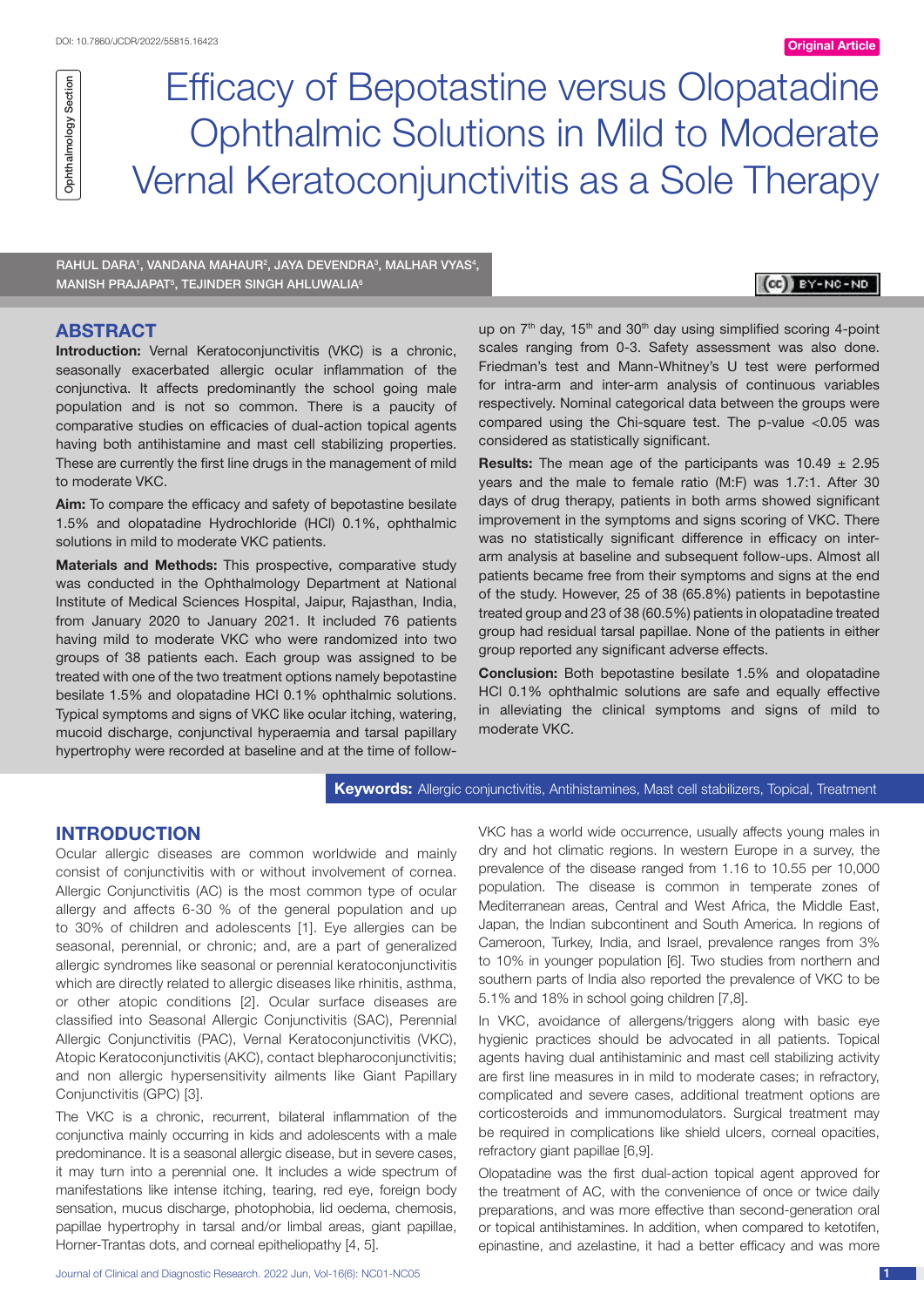comforting for patients [10]. Bepotastine is the last to be approved among dual-action topical agents; and has demonstrated superior efficacy in controlling the allergic symptoms in AC when compared with other drugs having similar properties [11,12].

Olopatadine is an effective, freely available, cheaper, and with the option of once daily dosing, it is a reasonable alternative to bepotastine for a rural population with limited resources. There is a dearth of comparative studies in VKC, hence it was thought prudent to compare the efficacy and safety of olopatadine and bepotastine mild to moderate VKC.

# **MATERIALS AND METHODS**

This prospective comparative study was conducted in the Ophthalmology Outpatient Department (OPD) at National Institute of Medical Sciences Hospital, Jaipur, Rajasthan, India, from January 2020 to January 2021. The study was approved by the Institutional Ethics Committee (vide letter no. NIMSUNI/IEC/2019/118, dated 9<sup>th</sup> December 2019). It was conducted in accordance with the principles of good clinical practice and the declaration of Helsinki. Patients (or their parents when aged <18 yrs) were explained the procedures and written informed consent was obtained in the local language; for illiterate people, left thumb marks were taken.

**Diagnosing VKC:** As VKC is common in school going children and mostly resolves after puberty, all consecutive patients of 5 to 18 years of age presenting in OPD with symptoms of AC during the said period were screened for the disease. Screened patients underwent a detailed history and ocular examination by an Ophthalmologist. Patients with bilateral chronic, recurrent or persistent symptoms, complaining predominantly of pruritus, watering, mucoid discharge, foreign body sensation, photophobia; having conjunctival hyperaemia and papillary hypertrophy in the upper tarsal conjunctiva with or without the presence of limbal papilla were diagnosed as VKC. All patients selected for the study had the tarsal form of VKC [13,14].

Inclusion criteria: Patients of either sex of 5 to 18 years of age having diagnosed with mild and moderate VKC with tarsal involvement and willing to give written informed consent for enrolment and follow up were included in the study.

Exclusion criteria: Patients having severe forms of VKC, those requiring topical steroids or topical immunosuppressive agents or any systemic therapy, patients with large tarsal papillae (>3 mm size) or severe limbal involvement including Horner-Trantas dots, patients with corneal involvement or, with conjunctival or lid scarring, patients having hypersensitivity or contraindication to either agent, single-eyed patients, contact lens wearers, those planning surgery during the study period, patients having history of ocular trauma or ocular surgery, or any active ocular inflammatory or pathological conditions, those who received topical or systemic confounding drugs (antihistamines, steroids and immunemodulators) in last 7 days before enrolment and patients unwilling for giving consent or follow-up for 30 days were excluded from the study.

Total 76 consecutive patients of mild to moderate VKC, fulfilling inclusion and exclusion criteria, who visited OPD during the study period constituted the sample size and were randomized. The patients were randomly assigned into 2 groups by the chit and box method.

- Group 1 (n=38) received bepotastine Besilate (1.5%) 1 drop twice daily in both eyes for 30 days.
- Group 2 (n=38) received Olopatadine HCl (0.1%), 1 drop twice daily in both eyes for 30 days.

#### **Procedure**

Objective symptoms such as itching, watering, mucoid discharge; and signs such as conjunctival hyperaemia, and tarsal papillae hypertrophy were observed and recorded in a standardized proforma at baseline and follow-ups. For simplified, easy to perform and uniform grading of each symptom and sign at every visit, 4-point scoring scales (0-3) were used [12,13,15].

Scales used by Muller GG et al., were followed for grading of symptoms [13].

# Itching:

- Grade 0 indicated no itching.
- • Grade 1 indicated occasional desire to scratch.
- Grade 2 indicated frequent desire to scratch.
- Grade 3 indicated a constant desire to itch interfering with daily activities.

## Watering (tearing):

- Grade 0 indicated no watering.
- Grade 1 indicated occasional tearing.
- Grade 2 indicated intermittent tearing.
- Grade 3 indicated constant watering disrupting daily activities.

#### Mucoid discharge:

- Grade 0 indicated no discharge.
- Grade 1 indicated little discharge in the fornix.
- Grade 2 indicated moderate discharge in the fornix, with crusting on eyelashes.
- Grade 3 indicated daily abundant discharge with eyes sticking on waking, or needed washing several times a day.

Scale used by Ayyanppanavar S et al., was followed for grading of hyperaemia [12].

- Grade 0 indicated absence of conjunctival hyperaemia.
- • Grade 1 indicated mild reddish colour.
- Grade 2 indicated moderate bright red colour.
- Grade 3 indicated a bright and intense diffuse hyperaemia.

Scale used by Bonini S et al. was followed for grading of tarsal papillae [15].

- Grade 0 indicated no tarsal papillae.
- Grade 1 indicated few small papillae  $<$  0.3 mm.
- Grade 2 indicated papillae of 0.3 to 1 mm over the tarsal conjunctiva.
- • Grade 3 indicated papillae of 1 to 3 mm all over the tarsal conjunctiva.

Patients were examined on day 0 (before treatment) and later on the  $7<sup>th</sup>$  day, 15<sup>th</sup> day, and 30<sup>th</sup> day after initiation of treatment. Side effects were noted as per adverse drug reaction forms. During the study period, no patient was lost to follow-up.

## **STATISTICAL ANALYSIS**

Data were analysed using the Statistical Package for Social Sciences (SPSS) version 20.0, IBM, Chicago, IL, USA. Continuous variables were expressed as mean±SD and categorical variables were expressed as absolute numbers and percentages. The comparison of non normally distributed continuous variables within the study group (intra-arm analysis) was performed using the Friedman's test. The comparison between non normally distributed continuous variables among the study groups (interarm analysis) was performed using Mann-Whitney's U test. Nominal categorical data between the groups were compared using the Chi-square test. The p-value <0.05 was considered to be statistically significant.

## **RESULTS**

Both the groups were matched at baseline for age and gender. The overall age of the participants was 10.49±2.95 years and the Male to Female ratio (M:F) was 1.7:1.

In overall 76 patients of VKC, three characteristic complaints were analysed; these were itching in 75 (98.6%), watering in 75 (98.6%), and ropy mucoid discharge in 65 (85.5%) patients. Mean symptom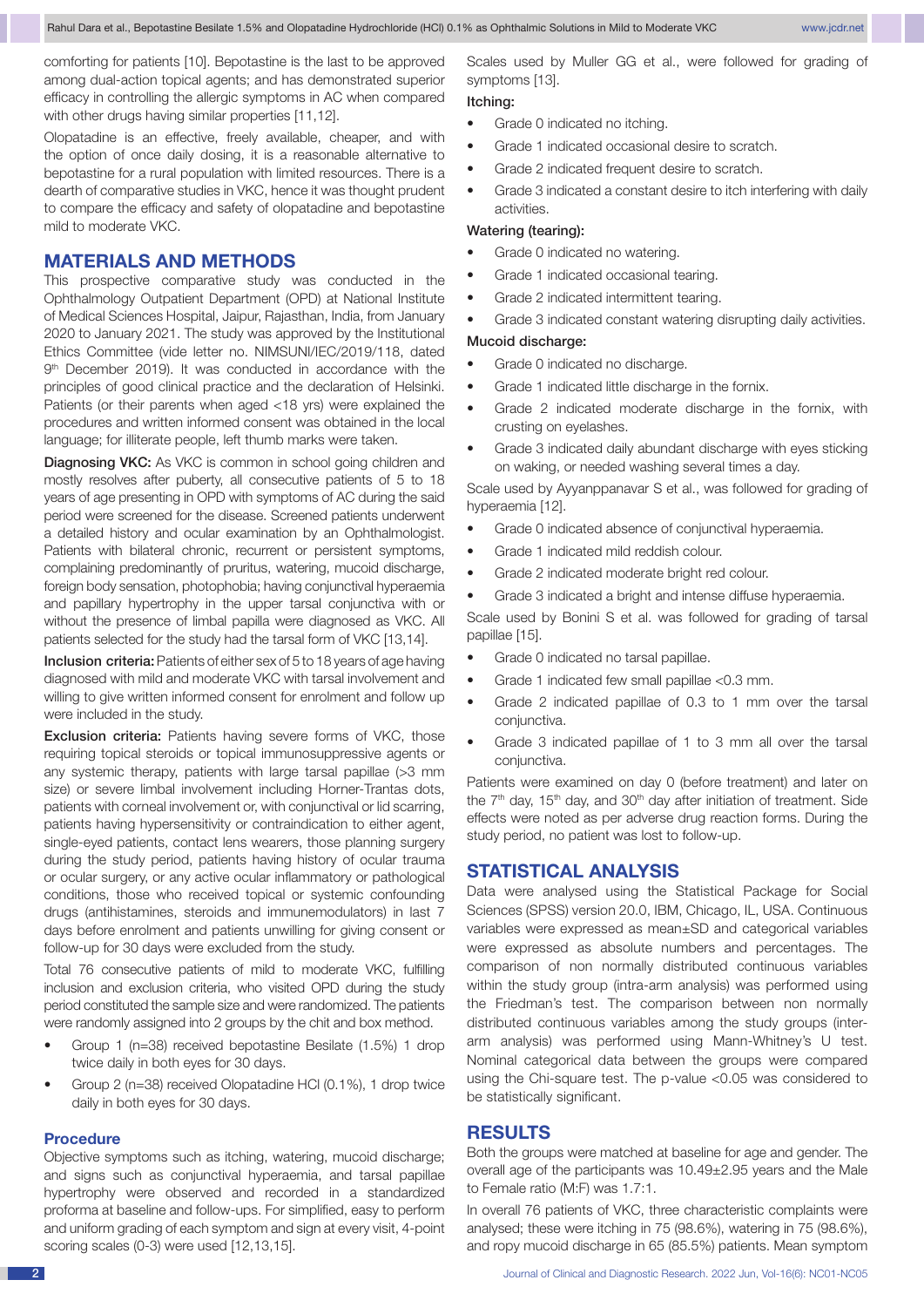scores of itching, watering and eye discharge on presentation (day 0), and on subsequent follow-ups in both groups are shown in [Table/Fig-1-3] respectively.

|             | Itching Score (Mean±SD) |                    |         |
|-------------|-------------------------|--------------------|---------|
| <b>Time</b> | Group 1                 | Group <sub>2</sub> | p-value |
| Day 0       | $2.01 + 0.75$           | $2.18 \pm 0.75$    | 0.40    |
| Day 7       | $1.36 \pm 0.74$         | $1.45 \pm 0.71$    | 0.62    |
| Day 15      | $0.79 \pm 0.60$         | $0.75 \pm 0.68$    | 0.75    |
| Day 30      | $0.14 \pm 0.33$         | $0.21 \pm 0.34$    | 0.24    |
| p-value     | $< 0.001*$              | $< 0.001*$         | -       |

**[Table/Fig-1]:** Comparison of group 1 and group 2 in mean itching scores before treatment (day 0); at day 7, day 15, and 1 month on treatment with bepotastine besilate 1.5% or olopatadine HCl 0.1% ophthalmic solution. Inter-arm analysis was performed using the Mann-Whitney's U test. Intra-arm analysis was per-

formed using the Friedman's test. \*p-value <0.05 was considered to be statistically significant

|         | <b>Watering Score (Mean±SD)</b> |                    |         |
|---------|---------------------------------|--------------------|---------|
| Time    | Group 1                         | Group <sub>2</sub> | p-value |
| Day 0   | $2.05 \pm 0.71$                 | $2.08 \pm 0.74$    | 0.68    |
| Day 7   | $1.21 \pm 0.76$                 | $1.34 \pm 0.72$    | 0.44    |
| Day 15  | $0.49 \pm 0.66$                 | $0.67 + 0.66$      | 0.16    |
| Day 30  | $0.12 \pm 0.32$                 | $0.13 \pm 0.32$    | 0.78    |
| p-value | $< 0.001*$                      | $< 0.001*$         |         |

**[Table/Fig-2]:** Comparison of group 1 and group 2 in mean watering scores before treatment (day 0); at day 7, day 15, and 1 month on treatment with bepotastine besilate 1.5% or olopatadine HCl 0.1%. Inter-arm analysis was performed using the Mann-Whitney's U test. Intra-arm analysis was per-

formed using the Friedman's test. \*p-value <0.05 was considered to be statistically significant

|             | Mucoid Discharge Score (Mean±SD) |                    |         |
|-------------|----------------------------------|--------------------|---------|
| <b>Time</b> | Group 1                          | Group <sub>2</sub> | p-value |
| Day 0       | 1.50±0.95                        | $1.76 \pm 0.79$    | 0.16    |
| Day 7       | $0.74 \pm 0.68$                  | $0.93 \pm 0.57$    | 0.12    |
| Day 15      | $0.45 + 0.46$                    | $0.53 \pm 0.48$    | 0.48    |
| Day 30      | $0.12 \pm 0.29$                  | $0.14 \pm 0.30$    | 0.58    |
| p-value     | $< 0.001*$                       | $<$ 0.001 $*$      |         |

**[Table/Fig-3]:** Comparison of Group 1 and Group 2 in mean mucoid discharge scores before treatment (day 0); at day 7, day 15, and 1 month on treatment with bepotastine besilate 1.5% or Olopatadine HCl 0.1%. Inter-arm analysis was performed using the Mann-Whitney's U test. Intra-arm analysis was

performed using the Friedman's test. \*p-value <0.05 was considered to be statistically significant

Mean symptoms scores of itching, watering, and discharge were comparable in both the treatment groups at baseline. There was no significant difference in reduction of any mean symptoms scores when the drug effects were compared between group 1 and group 2 patients in all subsequent visits [Table/Fig-1,2,3]. This showed that both bepotastine and olopatadine were equally efficacious in controlling itching, watering, and mucoid discharge in patients having mild to moderate VKC.

All mean symptom scores showed a significant decrease at end of the study (30<sup>th</sup> day) in each treatment arm when compared from baseline suggesting that both Bepostatine and Olopatadine were efficacious in controlling the cardinal symptoms of VKC. Almost all patients were relieved of ocular itching, watering and mucoid discharge at the end of the study (defined as a reduction of at least 2 points in symptom score from baseline, or a symptom score of 0) in both treatment arms; their efficacies were comparable (p-value >0.05, NS, Chi-square test) [Table/Fig-4,5].

Efficacy of bepotastine and olopatadine was also studied on mucosal hyperaemia and tarsal papillary hypertrophy. There was a significant reduction in mean hyperaemia and papillary scores in study groups at follow-up visits, suggesting that both drugs were effective in relieving these signs in mild to moderate VKC. The efficacy of both drugs in reducing mucosal hyperaemia and papillary hypertrophy was comparable at each follow-up [Table/Fig-6,7].



**[Table/Fig-4]:** Relief\* of symptoms and signs after topical bepotastine besilate 1.5% in VKC patients (Group 1).

\*Relief from symptom/sign at 30 days was considered as at least 2 points reduction in mean



**[Table/Fig-5]:** Relief\* of symptoms and signs after topical olopatadine HCl 0.1% in VKC patients (Group 2).

\*Relief from symptom/sign at 30 days was considered as at least 2 points reduction in mean score or a score of 0

|             | Hyperaemia Score (Mean±SD) |                    |         |
|-------------|----------------------------|--------------------|---------|
| <b>Time</b> | Group 1                    | Group <sub>2</sub> | p-value |
| Day 0       | $1.77 + 0.77$              | $1.80 \pm 0.69$    | 0.62    |
| Day 7       | $0.91 \pm 0.55$            | $1.13 \pm 0.65$    | 0.08    |
| Day 15      | $0.62 \pm 0.63$            | $0.66 \pm 0.65$    | 0.96    |
| Day 30      | $0.15 \pm 0.32$            | $0.16 \pm 0.34$    | 0.97    |
| p-value     | $< 0.001*$                 | $< 0.001*$         |         |

**[Table/Fig-6]:** Comparison of Group 1 and Group 2 in mean hyperaemia scores before treatment (day 0); at day 7, day 15, and 1 month on treatment with bepotastine besilate 1.5% or olopatadine HCl 0.1%.

Inter-arm analysis was performed using the Mann-Whitney's U test. Intra-arm analysis was performed using the Friedman's test. \*p-value <0.05 was considered to be statistically significant

|                                                                                       | Papillary Hypertrophy Score (Mean±SD) |                    |         |
|---------------------------------------------------------------------------------------|---------------------------------------|--------------------|---------|
| <b>Time</b>                                                                           | Group 1                               | Group <sub>2</sub> | p-value |
| Day 0                                                                                 | 1.68±0.65                             | $1.73 \pm 0.63$    | 0.52    |
| Day 7                                                                                 | 1.60±0.69                             | $1.63 \pm 0.75$    | 0.72    |
| Day 15                                                                                | $1.08 \pm 0.47$                       | $0.95 \pm 0.63$    | 0.49    |
| Day 30                                                                                | $0.75 \pm 0.49$                       | $0.70 + 0.57$      | 0.54    |
| p-value                                                                               | $< 0.001*$                            | $< 0.001*$         |         |
| <b>[Table/Fig-7]:</b> Comparison of Group 1 and Group 2 in mean papillary hypertrophy |                                       |                    |         |

scores before treatment (day 0); at day 7, day 15, and 1 month on treatment with bepotastine besilate 1.5% or olopatadine HCl 0.1%. Inter-arm analysis was performed using the Mann-Whitney's U test. Intra-arm analysis was performed using the Friedman's test. \*p-value <0.05 was considered to be statistically signific

Mucosal hyperaemia was relieved in 32 of 35 (91.4%) patients in bepotastine group, and 30 of 36 (83.3%) patients in olopatadine group at the end of the study. Although there was a significant improvement in mean papillary scores with bepotastine and olopatadine on all subsequent visits, 25 of 38 (65.8%) patients in bepotastine group and 23 of 38 (60.5%) patients in olopatadine group had residual tarsal papillae [Table/Fig-4,5]. The effect of drugs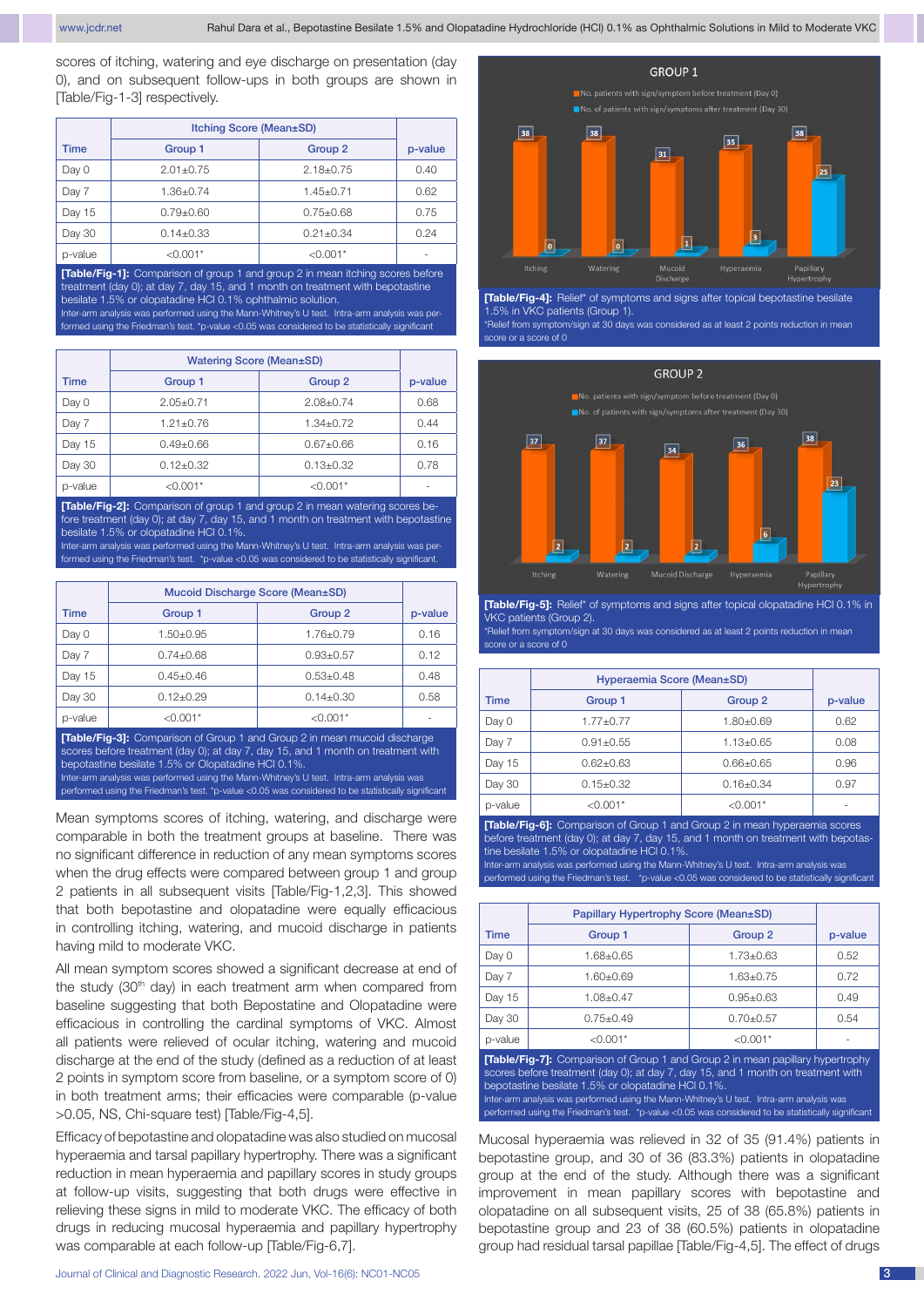was again comparable in relieving mucosal hyperaemia and papillary hypertrophy (p-value >0.05, NS, Chi-square test).

None of the patients in either group reported any significant side effects. No patient worsened during the treatment period and none dropped out during the study period.

# **DISCUSSION**

The VKC is a relatively uncommon, chronic, allergic disease of the conjunctiva, characterized by severe itching, sticky ropy mucous discharge, conjunctival hyperaemia, and large papillae in the upper tarsal and/or limbus with corneal involvement in some [15,16].

In present study, mean age of the patients was  $10.49 \pm 2.95$  years and the M:F was 1.7:1. Studies from India have shown a similar age and male predominance. Saboo US et al., showed that the mean age at presentation was 12 years  $\pm$  6.63 years and M:F was 6.4:1 in patients of VKC [17]. Nagpal H et al., reported that among 150 patients of VKC, 110 (73.33%) were males and 40 (26.67%) were females, the highest incidence occurred in the age group 11- 15 years [18]. Leonardi and co-workers in one of the largest case series of 406 VKC patients from Italy showed a M:F of 3.3:1; 83% of patients were under 10 years of age, only 4% were aged 20 years or above [14].

Basic eye care, avoidance of allergens or provocative stimuli, and dual-acting topical drugs with antihistamine and mast cell stabilizing properties are corner stones of management of mild to moderate cases of VKC [6,9,16].

Olopatadine is one such topical agent and is shown to be efficacious in reducing symptoms of AC; scores better than antihistamines [10]. It is a low-cost, effective, widely available therapy in India and without significant adverse effects [12,19,20]. Bepotastine, is also a similar drug, however it is less freely available and relatively costlier. It has been compared with olopatadine and other dual-action topical agents like alcaftadine in AC and was found to be more effective in controlling allergic symptoms, reducing ocular discomfort, and was preferred by patients in a few studies. [11,12,19].

In Indian regions having a dry and hot climate during spring and summers, VKC is relatively common in the younger population [7,8,17,18]. There is a lack of well-conducted, good-quality studies comparing the efficacy of olopatadine with bepotastine in VKC. In a study of 50 patients of VKC, Shruti V et al., demonstrated that Bepotastine 1.5% eye drops provided better and quicker relief of watering, ocular discomfort, and conjunctival hyperaemia after 8 weeks of follow-up; olopatadine 0.1% eye drops provided faster improvement in papillary hypertrophy. However, both drugs were equally effective in reducing itching [21]. In another comparative study from North India, Gupta P et al., randomized 65 patients of VKC aged 5-15 years in two study arms. Patients in arm A were given Bepotastine 1.5% and those in arm B were given Olopatadine 0.1% twice daily. After 3 weeks of therapy, patients in both arms showed similar improvement in the composite symptoms and signs severity scores. In contrast to Shruti V et al., they have shown that reduction in ocular itching score was more in the bepotastine arm as compared to the olopatadine arm [22]. Both the studies, however, didn't mention whether they have excluded severe cases of VKC who would have required other pharmacological interventions in addition to topical dual-action agents. In a recent Indian study, Malahat AR et al., studied 50 patients of VKC without severe symptoms who did not require topical steroids or immunosuppressive agents for 3 months. They demonstrated that both olopatadine and bepotastinewere equally efficacious in improving itching and foreign body sensation scores, and for the reduction in papillary hypertrophy scores. Although the reduction in watering and conjunctival hyperaemia scores was more in the bepotastine group at 1 week and 1 month, at further follow-up at 3 months, there was no significant difference in the two study groups [23]. However, the authors have not elaborated whether the

reduction in signs and symptoms scores in each treatment arm was statistically significant at the end of the study when compared from baseline [23].

Present study comprised of 76 patients, in which the efficacy of bepotastine 1.5% ophthalmic solution and olopatadine 0.1% ophthalmic solution in controlling major symptoms and signs of mild to moderate VKC patients was compared. Patients with severe manifestations of VKC were excluded as they often need other topical and systemic agents. The study demonstrated that both agents were very efficacious in reducing symptoms of itching, tearing, mucosal discharge; and in reduction of conjunctival hyperaemia at the end of the study period. There was no statistical difference in mean symptoms/sign scores among both agents at any follow-up or the end of the study. This suggested that both the drugs had equal efficacy in reducing common discomforting symptoms and signs of VKC.

Bepotastine and olopatadine were also equally effective in reducing papillary hypertrophy. This finding is different from that reported by Shruti V et al. wherein olopatadine was more effective than Bepotastine in reducing papillary hypertrophy in VKC patients [22]. Mahalat et al., have shown that the efficacy of both the topical agents was comparable in reducing papillary hypertrophy in VKC cases, however, they did not mention whether the reduction in each group was statistically significant [23]. On the contrary, Dudeja et al have demonstrated that topical dual-action agents were ineffective in the reduction of tarsal papillary hypertrophy, although their study groups comprised of mild to moderate cases of AC instead of VKC [19]. In present study also, it was observed that despite significant improvement in papillary scores in both groups, a considerable number of patients had persistent albeit smaller lesions at the end of follow-up. This suggests that agents having antihistamine and mast cell stabilizing properties, predominantly offer symptomatic relief of allergic symptoms as well as reduction in papillary inflammation and size; however, treatment with more potent agents like topical or systemic steroids/immunomodulators should be considered in VKC patients having residual papillae or severe disease.

Bepotastine 1.5% eye drops and olopatadine 0.1% eye drops are very safe and devoid of significant adverse effects, none of the patients reported any adverse event, and none dropped out during the study period. Other studies nevertheless reported few, mild and transient adverse effects of topical bepotastine and olopatadine in the management of AC and VKC patients; however, none of the patients enrolled in these studies discontinued treatment because of significant adverse effects. Adverse effects that were reported in these studies were headache, mild taste impairment, mild redness or irritation of eyes, and sore throat [11,12,19, 21, 22].

#### **Limitation(s)**

There were several limitations of the present study. As this was a single centre study, the sample size was small; and the efficacy of treatment could be ascertained only against regional allergens. Severe cases of VKC were excluded, hence the effects of bepotastine or olopatadine as an adjunct to other pharmacological agents could not be studied. The effect of bepotastine and olopatadine on signs and symptoms associated with severe VKC like photophobia, chemosis, severe limbal involvement including Horner Trantas dots and corneal involvement could not be studied. This was an open-labelled study, so there is a possibility of influence of product marketing and previous experiences of the patients.

### **CONCLUSION(S)**

In current study, both topical bepotastine and olopatadine ophthalmic solutions significantly reduced typical signs/symptoms of VKC like itching, watering, mucoid discharge, conjunctival hyperaemia and papillary hypertrophy in mild to moderate disease. The interarm